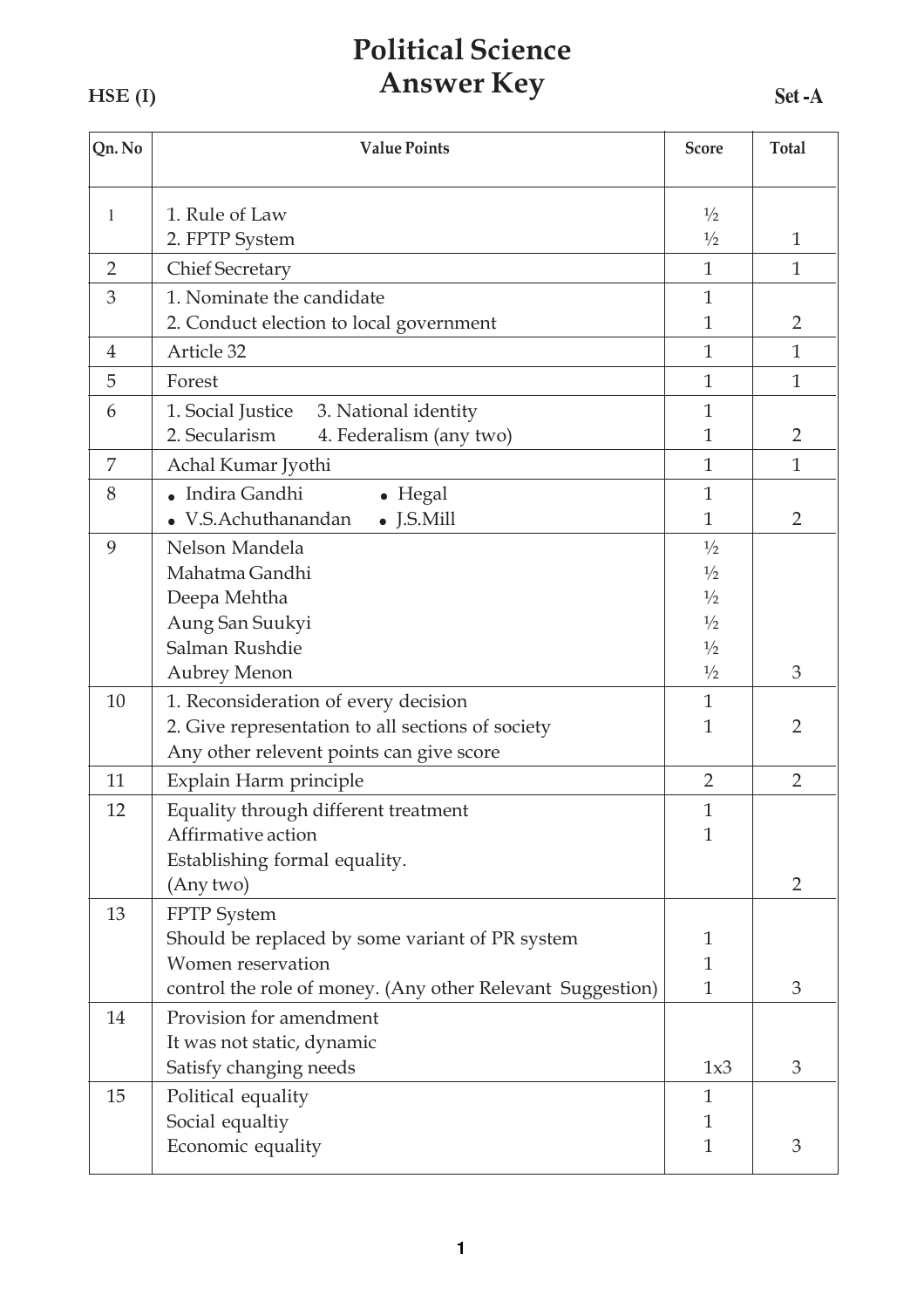| $\overline{16}$ | Simple majority                                             | $\mathbf{1}$    |                |
|-----------------|-------------------------------------------------------------|-----------------|----------------|
|                 | Special majority                                            | 1               |                |
|                 | Special majority with ratification of states.               | $\mathbf{1}$    | 3              |
| 17              | Constitution allows co-ordination and assurance             |                 |                |
|                 | Specification of decision making powers                     |                 |                |
|                 | Limitation on the powers of government                      |                 |                |
|                 | Fulfill aspirations and goals of a society                  |                 |                |
|                 | Fundamental identity of the people                          |                 |                |
|                 | (Any four)                                                  | 4x1             | 4              |
| 18              | Explain Western secularism                                  | $\overline{2}$  |                |
|                 | Explain Indian secularism                                   | $\overline{2}$  | $\overline{4}$ |
| 19              | Introduction                                                | $\mathbf{1}$    |                |
|                 | Substantive provision                                       | 1               |                |
|                 | Balanced institutional design                               | 1               |                |
|                 | Mode of promulgation                                        | $\mathbf{1}$    | 4              |
| 20              | Drafting of the bill                                        |                 |                |
|                 | Introduction of the bill (First Reading)                    |                 |                |
|                 |                                                             |                 |                |
|                 | Detailed discussion (Second Reading)<br>Committee stage     |                 |                |
|                 |                                                             | $\frac{1}{2}x8$ | 4              |
|                 | Reporting stage                                             |                 |                |
|                 | Voting stage, (Third Reading) Bill goes to the other house, |                 |                |
|                 | Assent of president                                         |                 |                |
| 21              | Mould better citizens                                       | 1               |                |
|                 | Citizens get aware of rights and duties                     | 1               |                |
|                 | Make the citizens aware of political concepts               | 1               |                |
|                 | Help students in various intellectual activities            | $\mathbf{1}$    | 4              |
| 22              | Prime Minister is the head of the government                | $\mathbf{1}$    |                |
|                 | He exercises real executive powers                          | 1               |                |
|                 | Decides the rank and portfolio of Ministers                 |                 |                |
|                 | Act as a link between the President and the cabinet         | 1               |                |
|                 | He can advice the President to dissolve LokSabha            | 1               | 5              |
| 23              | Brief introduction                                          | $\mathbf{1}$    |                |
|                 | Deleberation and discussion                                 | 1               |                |
|                 | Approval or refusal of bills                                | 1               |                |
|                 | Financial control                                           | 1               |                |
|                 | No-confidence motion                                        | 1               | 5              |
| 24              | 1. Meaning of Judicial activism                             | 1               |                |
|                 | 2. It democratised the judicial system                      | 1               |                |
|                 | 3. Force the executive to discharge its duties              | 1               |                |
|                 | 4. Increased the work load of Judiciary                     | 1               |                |
|                 | 5. Conflict with other organs                               | $\mathbf{1}$    | 5              |
|                 |                                                             |                 |                |